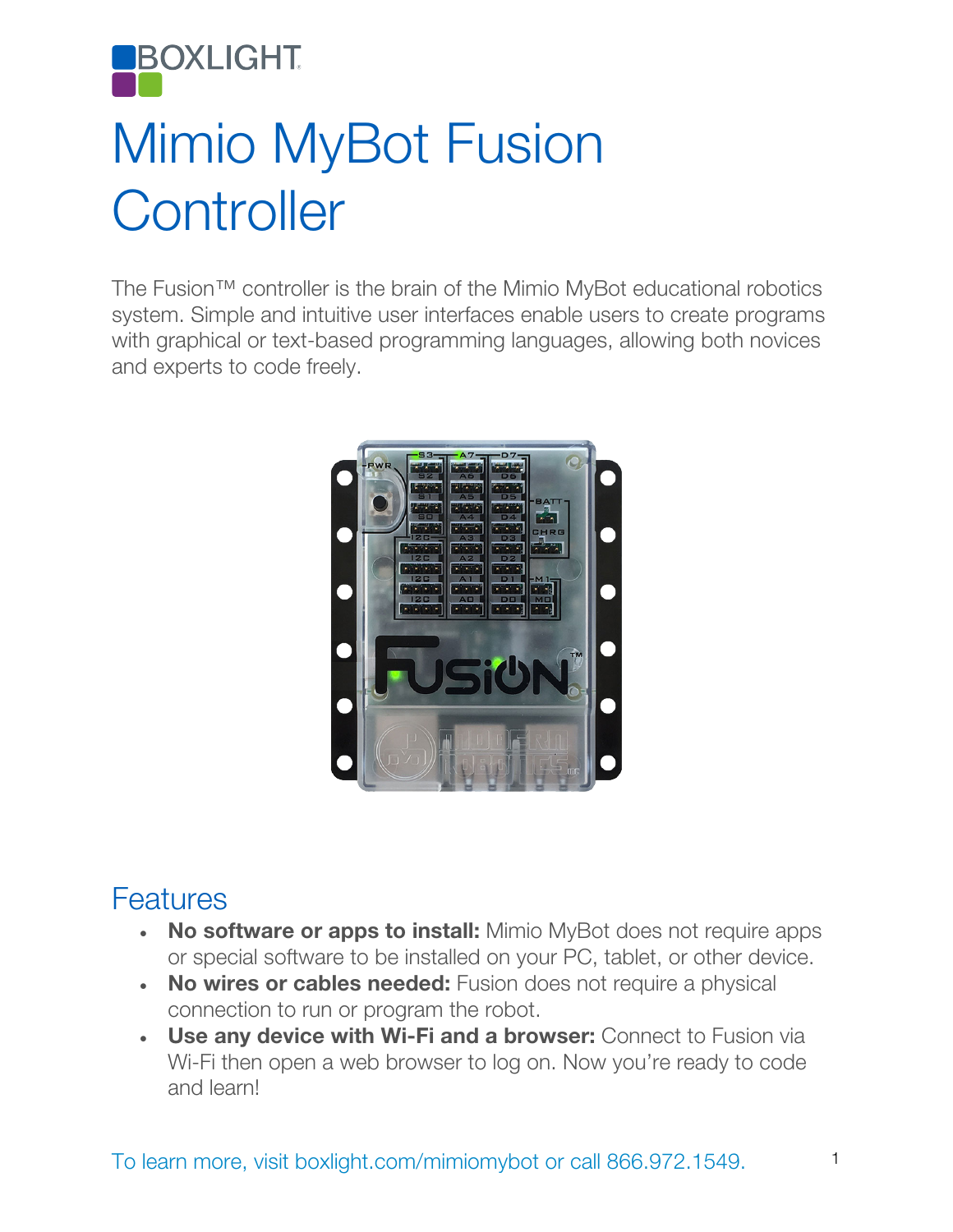

## **Specifications**

| <b>Fusion Controller</b>                                                                       |                                                            |  |
|------------------------------------------------------------------------------------------------|------------------------------------------------------------|--|
| Processor                                                                                      | 64-bit Quad-Core ARM Cortex-A53                            |  |
| Processor Clock<br>Speed                                                                       | $1.2$ GHz                                                  |  |
| <b>Onboard Memory</b>                                                                          | 1GB RAM, 544K cache                                        |  |
| Storage                                                                                        | Installed SD card to 32 GB                                 |  |
| <b>Operating System</b>                                                                        | Open Source Linux                                          |  |
| Programming<br>Language                                                                        | <b>Graphical blocks</b>                                    |  |
|                                                                                                | Python                                                     |  |
|                                                                                                | Java (Summer 2019)                                         |  |
|                                                                                                | C++ (Summer 2019)                                          |  |
| Web Interface                                                                                  | Standard browser                                           |  |
| User Software to<br>Install                                                                    | No software to install                                     |  |
| <b>Devices Supported</b>                                                                       | <b>Windows PC</b>                                          |  |
|                                                                                                | Mac laptop                                                 |  |
|                                                                                                | Chromebook                                                 |  |
|                                                                                                | Tablet (iPad/Android)                                      |  |
|                                                                                                | Mobile (iPhone/Android)                                    |  |
| Documentation,<br>Programming<br>Reference,<br>Examples, Lessons,<br>Context-Sensitive<br>Help | Pre-loaded on the Fusion and accessible from a web browser |  |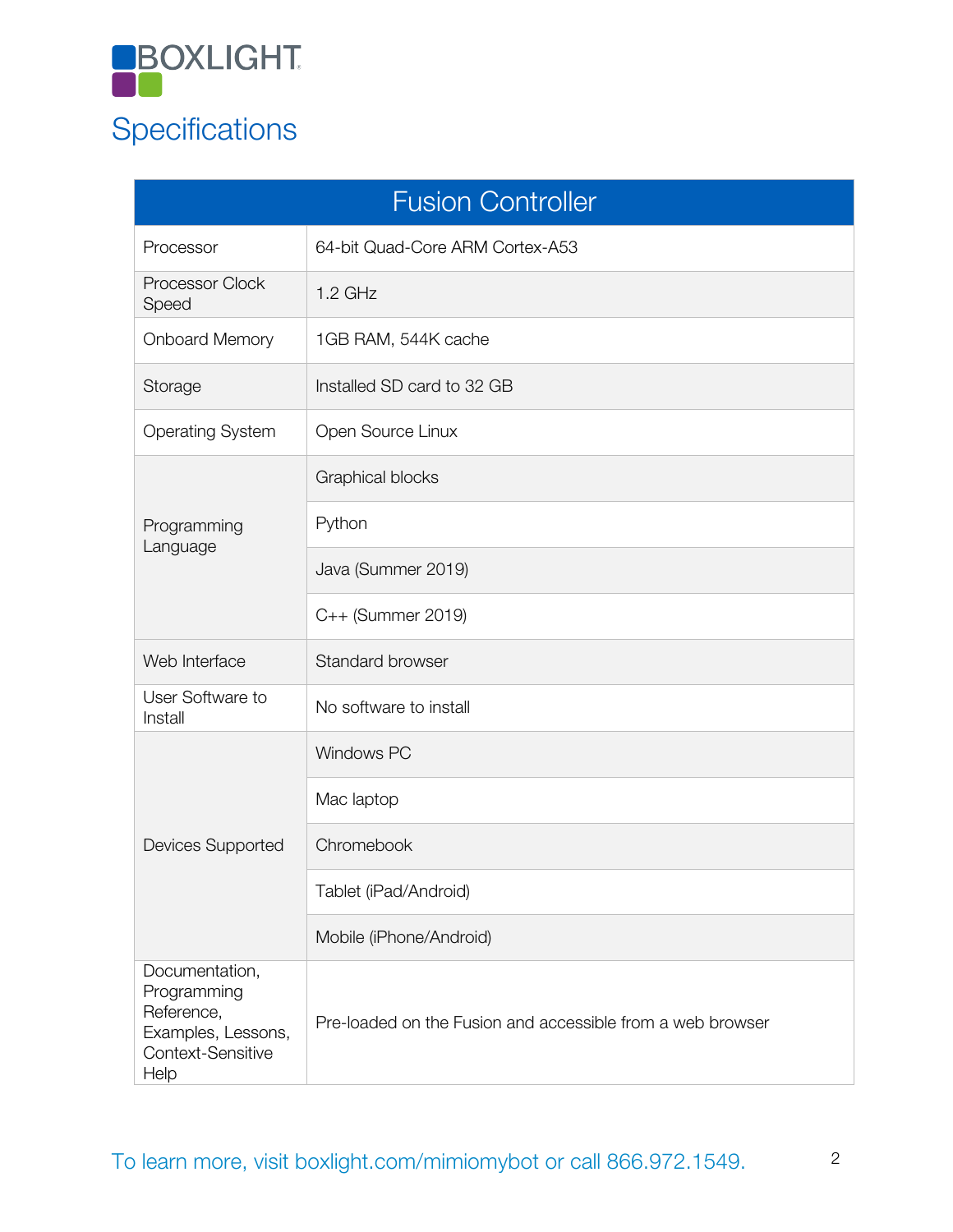

| Number of User<br>Accounts          | 255                                                                                                      |
|-------------------------------------|----------------------------------------------------------------------------------------------------------|
| <b>User Account</b><br>Security     | Username/password protected                                                                              |
| Wi-Fi Wireless<br>Connectivity      | 2.4Ghz 802.11b/g/n Wi-Fi                                                                                 |
| Wireless<br>Connectivity            | Bluetooth 4.1                                                                                            |
| Ethernet                            | 10/100 Mbps                                                                                              |
| Video                               | <b>HDMI</b>                                                                                              |
| Audio                               | 3.5mm audio jack                                                                                         |
| <b>USB Ports</b>                    | 4 USB controller ports; can be used to add additional devices to<br>Fusion-based system                  |
| <b>Sensor Ports</b>                 | 8x digital                                                                                               |
|                                     | 8x analog                                                                                                |
|                                     | 4x I2C 100 Kbit/sec                                                                                      |
| <b>Motor Ports</b>                  | 2 DC Motor control; expandable                                                                           |
| Servo Ports                         | 4x standard or continuous rotation; expandable                                                           |
| Power                               | Rechargeable battery                                                                                     |
|                                     | USB power-only port                                                                                      |
| <b>Control Buttons</b>              | Optional plug-in programmable program control button                                                     |
| <b>Power Switch</b>                 | Built-in power button plus program controllable off                                                      |
| Sensors Supported                   | More than 20x standard                                                                                   |
| Analog/Digital Port<br>Access       | 16 ports for scientific connections and open source devices                                              |
| <b>Building System</b>              | Metal (expandable)                                                                                       |
| Additional Add-On<br><b>Modules</b> | Data logging/recording, on-board diagnostics and sensor verification,<br>virtual game pad remote control |